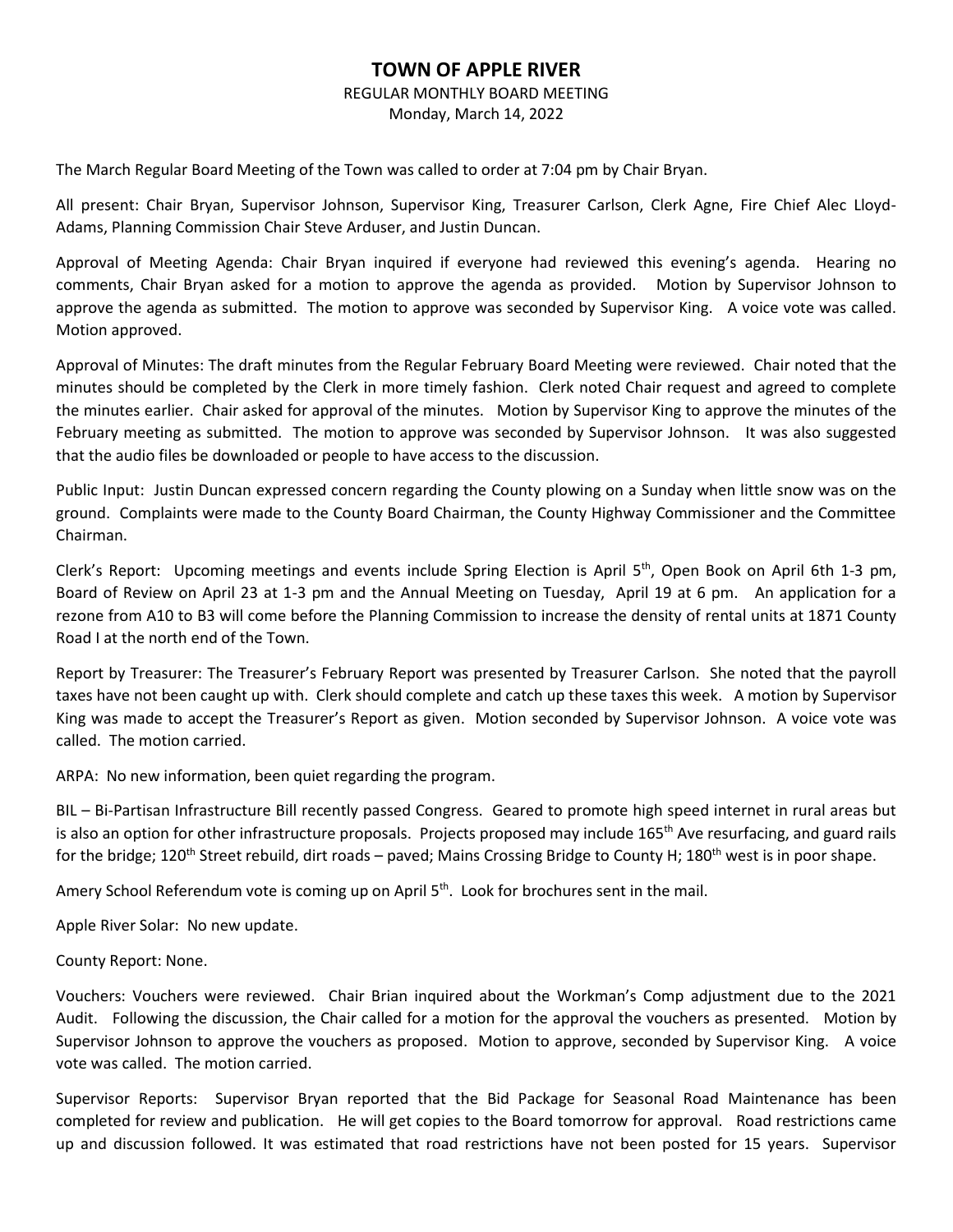## **TOWN OF APPLE RIVER**

#### REGULAR MONTHLY BOARD MEETING

Monday, March 14, 2022

Johnson moved to have the County post road restrictions on limited roads to protect them. Supervisor King seconded the motion to approve road restriction postings. A voice vote was called. Supervisors Johnson and King voiced ayes. Chair Bryan voted nay. Motion carried. Chair will contact Josh at the Highway Department to post our roads.

Supervisor King stated that the Ambulance Director reported that new funding currently on Governor Evers desk to be signed, are onetime grants for emergency services.

Fire Chief Adams reported 9 Fire Calls for February. Seven (7) medical calls in Apple River; and one (1) shed fire; one (1) car accident in Georgetown. Polk County is using some of their ARPA Funds for a \$10,000.00 donation to local Fire Departments and Ambulance Districts. Once funds are received it will go to the Truck Fund.

Lincoln Township is considering turning approximately 20 sections over to Apple River to cover for \$1600 to \$1700 per Section, same as Georgetown pays. Fire Chief estimated that 40-50 calls annually would be generated from this area. EMS are required to do more reporting with additional education of staff because of changes in laws to address staffing issues of rural forces.

Fire Hall need industrial doors to be repaired and less secure doors to be replaced and a fob safety system to track access to equipment and medical supplies. Contractor will review the scope of the work in the Fire Hall this Friday.

Town Planning Commission Chairman Steve Arducer will convene a meeting on Tuesday, March 23 at 7 pm to discuss a Rezone Request for 1787 County Road I from A10 to B3, Commercial.

Chair Bryan discussed conversations with Archie Serwe, Serwe Implement, Brownville, WI. For 6 weeks we can rent a new John Deere tractor with a 25-foot boom with a rotary head mower for \$15,000 to \$16,000 for 6 weeks. Tractor was supposed to be in today but has not arrived, hope to be in next week. If does not come in, a low hour demo will be rented to us. Discussion to coordinate this followed. Pay biweekly from a designated pool of funds. Supervisor Johnson made it clear he did not support renting and favored an outright purchase instead. Supervisor Bryan moved, Supervisor King seconded motion, to approve the proposed brush equipment rental. A voice vote was called. Supervisors Bryan and King voted yeas. Supervisor Johnson voted nay. Motion carried 2 to 1.

Neighboring property purchase – preliminary investigative work did not reveal conclusive detail. Supervisor King will contact a firm to conduct a Phase I assessment for the purchase.

Next Regular scheduled Board Meeting will be held Monday, April 11, 2022, Work Session 6 PM, Meeting 7 PM.

Other upcoming events- Election April 5th, Open Book April 6th 1-3 pm.

Citing no further business, the Chair entertained a Motion to Adjourn the meeting. Supervisor King made the motion to adjourn. Motion was seconded by Supervisor Johnson. All ayes. Motion carried and the meeting was adjourned at 9:49 PM.